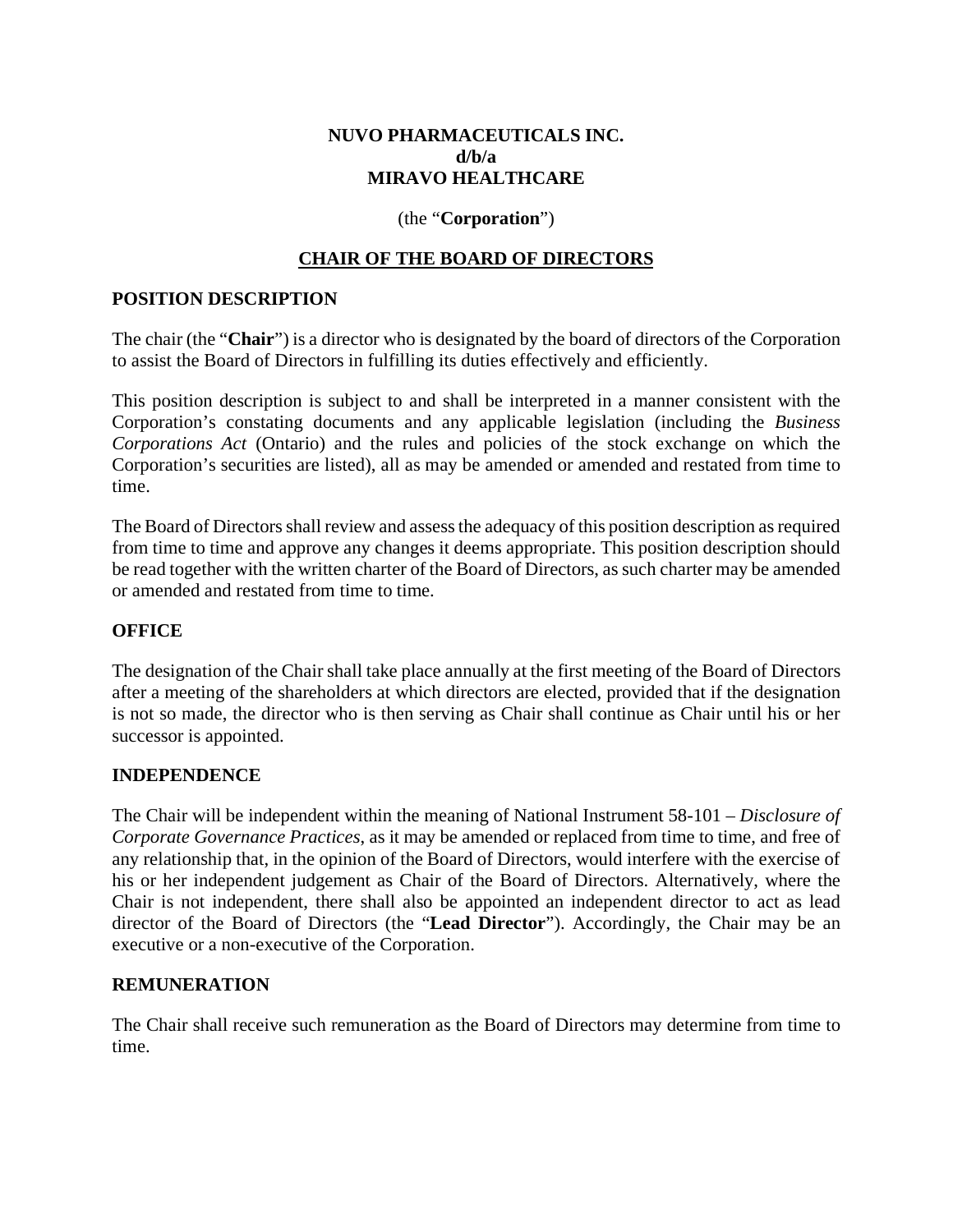## **RESPONSIBILITIES**

The responsibilities of the Chair include:

- leading, managing and organizing the Board of Directors consistent with the approach to corporate governance adopted by the Board of Directors from time to time,
- acting as a liaison between the Board of Directors and management,
- promoting a thorough understanding by members of the Board of Directors and senior management of the duties and responsibilities of the Board of Directors,
- promoting honest and ethical decision making by the members of the Board of Directors,
- recommending procedures to enhance the work of the Board of Directors and cohesiveness among directors,
- ensuring that the Board of Directors is appropriately involved in approving strategy and supervising senior management's progress against achieving that strategy,
- in connection with meetings of the Board of Directors:
	- taking the principal initiative in scheduling meetings of the Board of Directors,
	- organizing and presenting the agenda for Board of Directors meetings such that,
		- all of the responsibilities assigned to the Board of Directors under the terms of its Charter are discharged on a timely and diligent basis, and
		- members of the Board of Directors have input into the agendas,
	- co-ordinating with the chairs of the committees of the Board of Directors to schedule committee meetings based on consultations with the committee members and management, as appropriate,
	- making arrangements for management, outside advisors and other individuals to attend meetings, as appropriate, to assist the Board of Directors or committee to carry out its work;
	- monitoring the adequacy of materials provided to the Board of Directors by senior management in connection with the Board of Directors deliberations,
	- ensuring that members of the Board of Directors have sufficient time to review the materials provided to them and to fully discuss the business that comes before the Board of Directors,